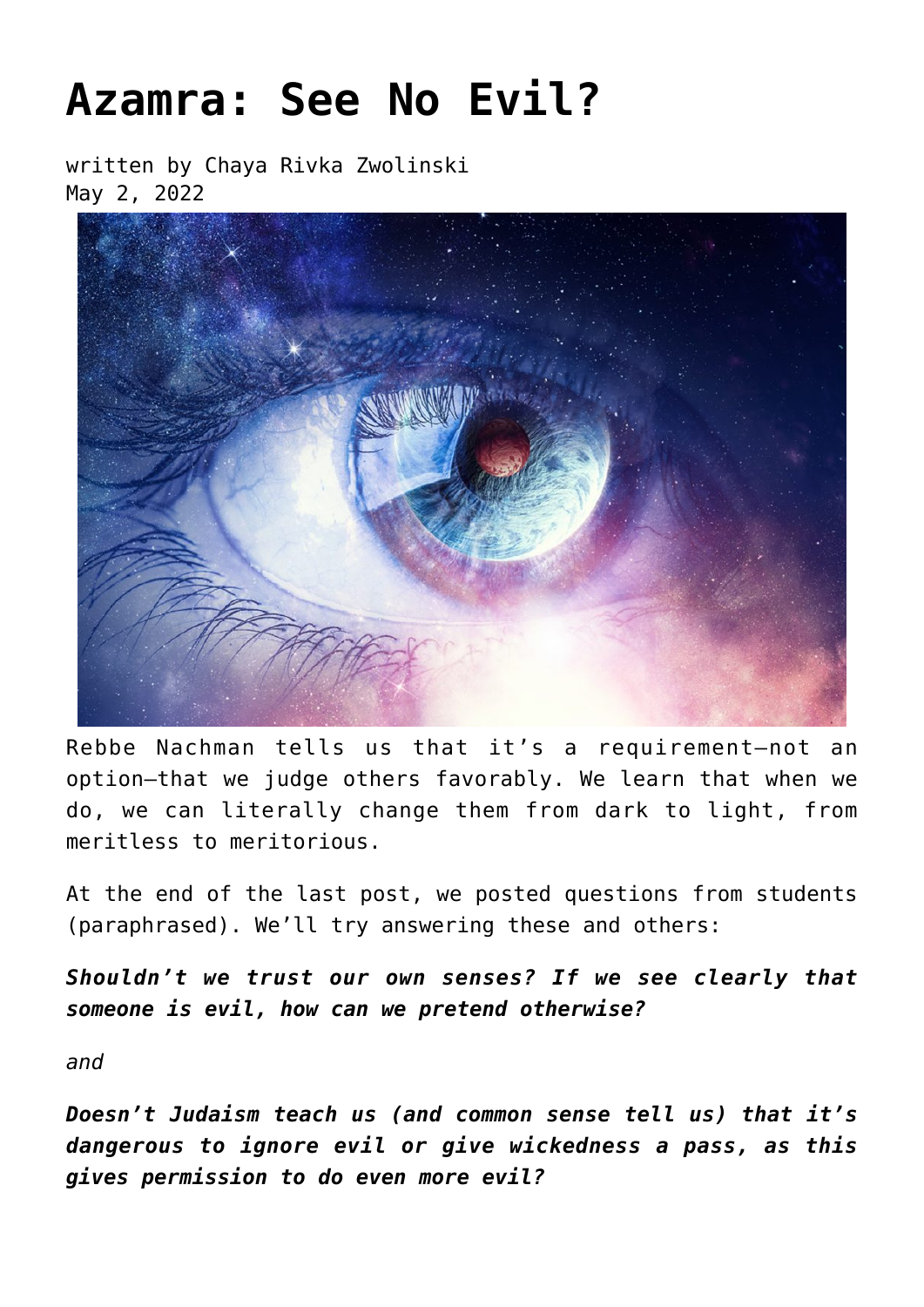We cannot pretend evil doesn't exist-it does. And, it's true that it's dangerous to ignore evil. Throughout the ages, Jewish scholars have discussed this topic in great depth and we have many clear guidelines. Violent criminals and utter evil are not, however, what the average person has to deal with when learning Azamra. We know to never give a pass to someone who is harming someone else.\*

Finding the good point in others and condemning genuine evil, however, are not mutually exclusive propositions. In fact, true good often sits quietly behind not-good, waiting to be rescued and brought into the spotlight. Evil's quite the attention-hog.

## *Is evil necessary?*

There are many Kabbalistic reasons for the existence of evil, the simplest being that because it contrasts with the good, it enables us to make a choice. This choice is actually necessary for our life mission. With evil, free-will exists. Without it, we may as well be programmed robots.

*What does it mean that when we judge someone favorably in our minds and hearts, we genuinely elevate him to the side of merit and cause him to mend his ways? How is this possible? How can our thoughts bring about such a huge change in reality?*

It's very nice to have forgiving, generous thoughts. But Rebbe Nachman tells us that our thoughts are more than reflections of our own inner experience, they are actually functional powerhouses, capable of changing reality. Thoughts are comparable to, and in some ways more forceful than, physical actions.

How is this possible?

The holy Zohar teaches us the Jewish people are one. It's not just a slogan. We each possess an individual soul, but we know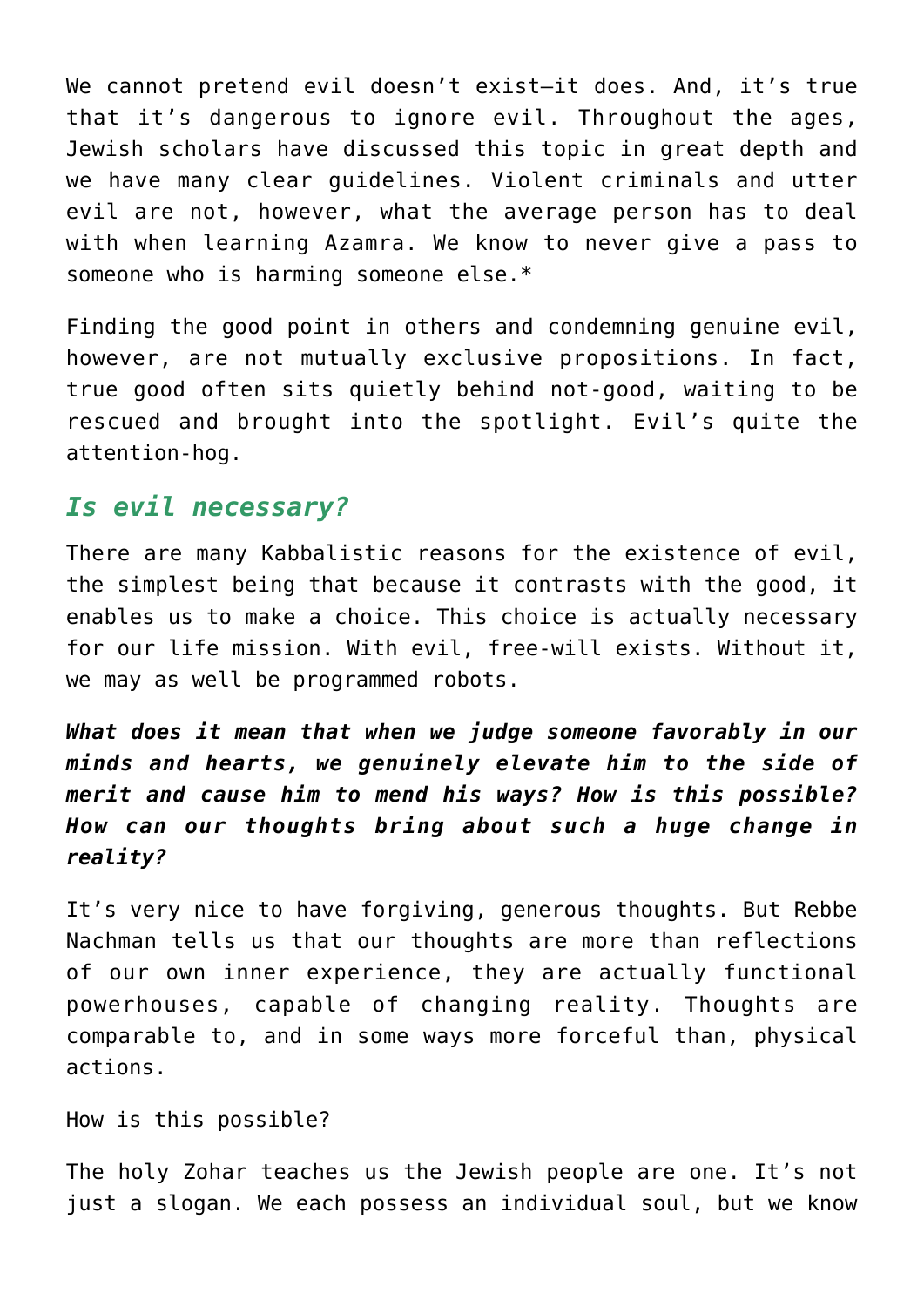that our unique soul is part of a larger root soul, and that root soul is part of a dynamic Jewish mega-soul.

Imagine a giant coral or the Oregon honey fungus. Each of these organisms is one massive living being. Yet, each exhibits some form of individual, intelligent expression.

Each of us is absolutely an individual. Talmud alludes to the fact that each life is an entire world!

Yet, we are deeply, indivisibly connected. When the toe of our collective soul is stubbed, we all feel the psycho-spiritual pain. This phenomenon might explain why when we hear in the news about a Jew who does a good deed, we feel pride in that Jew's accomplishments, whether we know him or not. The converse is also true. The shame we feel when a Jew commits a crime feels like an utterly personal shame. This isn't a mere familial sensibility—it's more.

## **Power of Your Thoughts**

We acknowledge that our own thoughts have tremendous power, as indicated in the expression, "a self-fulfilling prophecy". But their reach is far more than just the "power of positive thinking."

Rebbe Nachman says quite a bit about the power of our thoughts:

*Man's mind is his very essence. Wherever your thoughts are, that is where you are – all of you.*

*Guard your thoughts very carefully, because thought can literally create a living thing.*

And of course, there's the old Yiddish saying: Think good and it will be good.

Although the Zohar does give us some insights into the importance of our cognition, we are not capable of completely